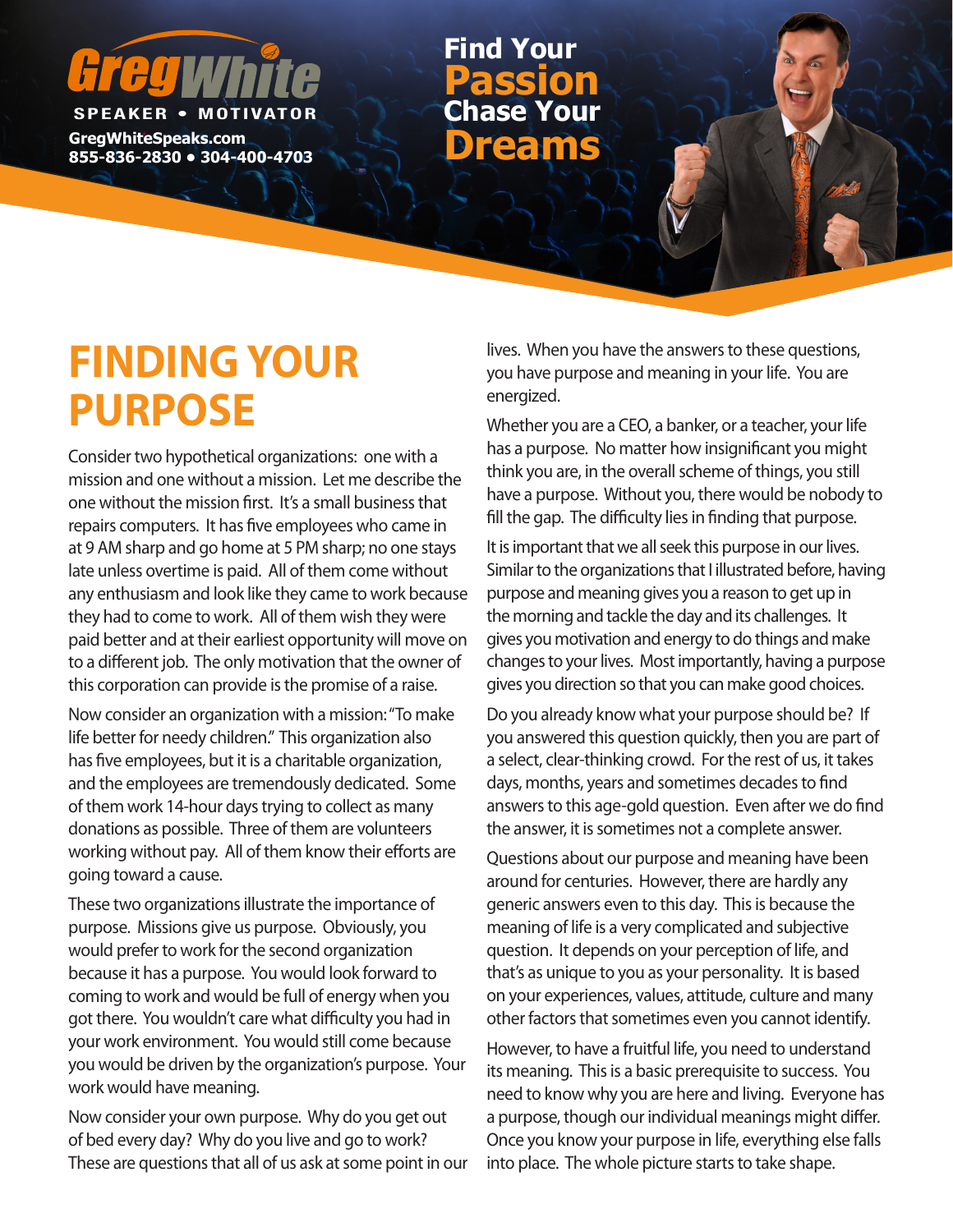

It takes a lot of searching to find the answer that you are seeking. Most of the time the answer lies right in front of you even though you never noticed it. All you have to do is "want" to understand it. Then it becomes very obvious to you. Your desire to understand turns your mind to the search process.

Sometimes humanity gets petty minded about borders, money, and power. You start to understand figures like Christ, Gandhi, and Buddha when you understand the meaning of your life. Everything that they taught essentially boils down to the purpose that we live out in the world. Your purpose is the foundation of your existence. Once you understand this foundation, you start understanding every piece in the puzzle that you call life. It truly is awakening!

It is rare that anyone has just one reason for existence. No matter who you are as a person, you are an integral part of society and the world. In my opinion, your purpose is usually a combination of several components. They generally fall into three groups, which remain constant for most of us. Forming a framework based on these three groups enhances your ability to think through your reasons and ultimately to determine your overall purpose.

#### **Searching for Your Purpose**

Why we exist can be boiled down to three foundational reasons … The Three Pillars of Life:

- To be happy with the life that we have.
- To ensure continuation of life.
- To enhance life.

If you are breathing, you have a life. The first pillar of your life is to enjoy and be happy with this opportunity. As living begins, we also need to ensure our species' survival; thus, we need to contribute toward continuation of life or we risk extinction. Furthermore, if we do nothing to improve the world even in the smallest way we can, we would still be in the Stone Ages. All of us need to contribute to the enhancement of life.

All three pillars need to be fulfilled in order to have a fruitful life. Your purpose is to fulfill these three pillars no matter who you are. You need to take action in each of these three aspects of life in your own way. Let's look at these pillars in detail and see how we ought to craft our purpose for each of these pillars.

#### **Identify What Makes You Happy**

To be living in this world is a gift and an opportunity no matter how difficult life becomes. Having the opportunity to experience life is by far the greatest opportunity we have. We instinctively know this, which is why survival is our primary instinct. Because we have the opportunity of life, we can enjoy all our other opportunities. Whether you believe that it is given to you or not, this opportunity is the same thing that you don't want to miss. Some would even call it a miracle. Whatever label you apply, we must make the most of this opportunity. The only way to do that is to be happy, which is the first pillar of your purpose.

Happiness is difficult to define. To be happy, you first need to be satisfied. Satisfaction in life means different things to different people. It might mean making a difference in the world, experiencing life to the fullest, or just maintaining your current status. You need to identify what will satisfy you and make you feel happy.

It is important to understand what makes you happy and satisfied. Is it spending time with your family? Is it shopping? Is it living with music? Is it traveling? Whatever it is, it is something that you don't regret spending time on. You need to visualize your final moment and your last breath. If you are spending a lot of time working rather than spending that time with your two-year-old-daughter, would you regret this choice in your last moment? Imagine that you've been told that you won't live beyond today. Would that influence your choice to spend time working or spend time with your daughter? The type of choice you make is the ultimate test of happiness. If you are doing something else, then you are not truly happy. This doesn't mean that every individual should be spending their time with a loved one. The time you spend at work could be for the greater good and would make you happier on your dying day. This simple test should reveal your priorities. Only you know the answer.

This choice is unique to all of us. You need to make the choice that is right for you. Nobody can tell you how to make it. It is a choice of your heart, and it is one of the fundamental choices we make in our lives. The choices that we make define who we are and how we live.

You might also have more than one thing that makes you happy, so don't think that spending time with your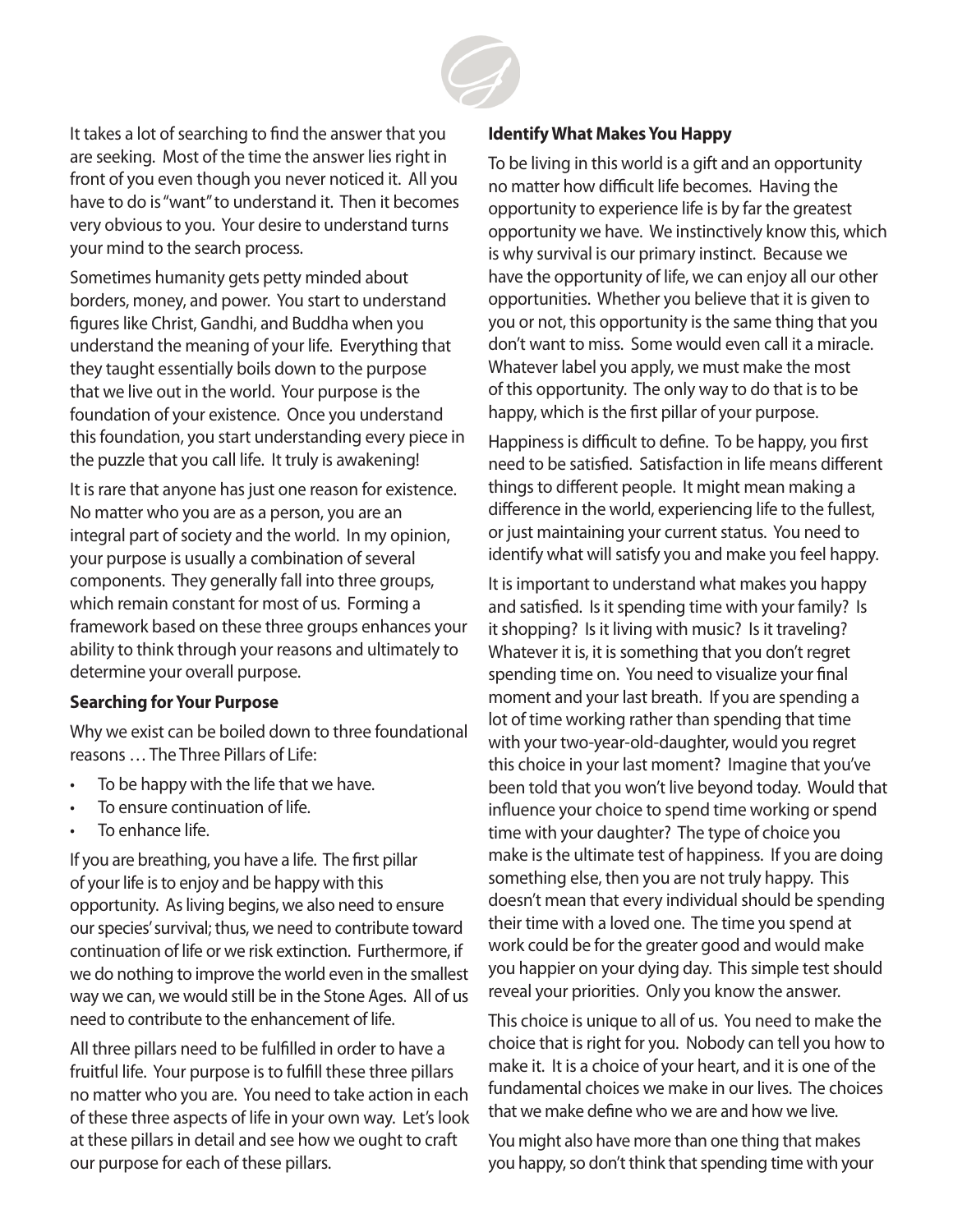

family is the only thing that would make you happy. Decide what makes you happy. Spend time thinking about it. Take time away from work and the rush of everyday life to understand. Sometimes in the rush of things, it is very difficult to get into this level of thought.

Happiness brings a great sense of inner peace. It brings satisfaction to our lives. This inner peace and satisfaction make life worth living. You need to search for this happiness.

#### **Doing What You Love**

The ultimate career is doing what makes you happy and earning a living at the same time. Most of us don't fall into this category. More likely, we started on a career track that we stumbled onto when we got out of college, and it might be difficult to change now, as changing means starting all over again.

If what you are doing is not making you happy, then you need to give thought to and strategize about how to change your life. If what you are doing is what makes you happy, try to think about cultivating it more in your life.

#### **Ensuring the Continuation of Life**

Most of science confirms that we live on a lonely planet (at least with the knowledge that we have today). We humans need to ensure the continuation of our existence. Thus, we need to support the continuation of life. Thousands of years ago, this concept would have meant increasing our numbers. In fact, in today's context, supporting the population growth at the current levels would be contrary to continuation of life. Although this principle has not gone away, it applies to us in the modern day in a very different way. It means to be there for each other. The purpose can be fulfilled in two ways.

- 1. Continuation of you and your legacy.
- 2. Helping others to continue life.

Let's look at these two ways separately.

#### **Continuation of You and Your Legacy**

All of us want to leave a legacy. We have a certain number of years to live, yet instinctively, we all would like to be remembered.

To explain the core concept, forget a moment about all the permutations of family that exist today, such as single parents and gay marriage. Consider the traditional family. The mother and father live forever in

the genetics and the attitudes that we pass on to our children. Who we are gets passed on in how we bring up our children. We live forever through our children. Bring them up the best way you can. Give them the best you can, and you'll be fulfilling this purpose in life. If you are a parent, you know that this is much easier said than done. However, making the next generation healthy and good citizens is our modern way of supporting the continuation of life.

Bringing up children as good citizens is one way to ensure the continuation of life. However, this isn't the only way to ensure continuation of life. For example, there are thousands of children around the world who are orphaned for various reasons. There are many ways to help these children. You can adopt, sponsor a child or help look after him or her.

#### **Helping Others to Continue Life**

Ensuring the continuation of life also means helping others continue life. It might be helping a poor family, it might be helping a poor child or it might be comforting a sick person. In whatever form, we all need to ensure that we assist in the continuation of life by helping one another. We live on a lonely planet.

All of us have problems. You would not be human if you didn't have any problems. They might be financial, physical or psychological. Whatever their nature, problems are frequently a hindrance to the continuation of life, and helping one another solve contributes toward the continuation of life. It could be as simple as helping your colleague in the next cubicle spell a word correctly or as big as solving world hunger.

The help you lend could be very personal. For instance, your parents might be old and need your help to look after them. You caring for them and doing what you can to make their lives easier is also your contribution toward continuation of life. Whether you conscientiously raise your own children or help others around you in some way -or both- you are fulfilling a core purpose of life. Each of us can do something to help ensure the continuation of life.

#### **Enhancing Life**

The third Pillar of Life is to enhance life and add value. We have evolved to be the dominant species on this planet because we keep on enhancing our lives. Each of us has the responsibility to make this world a better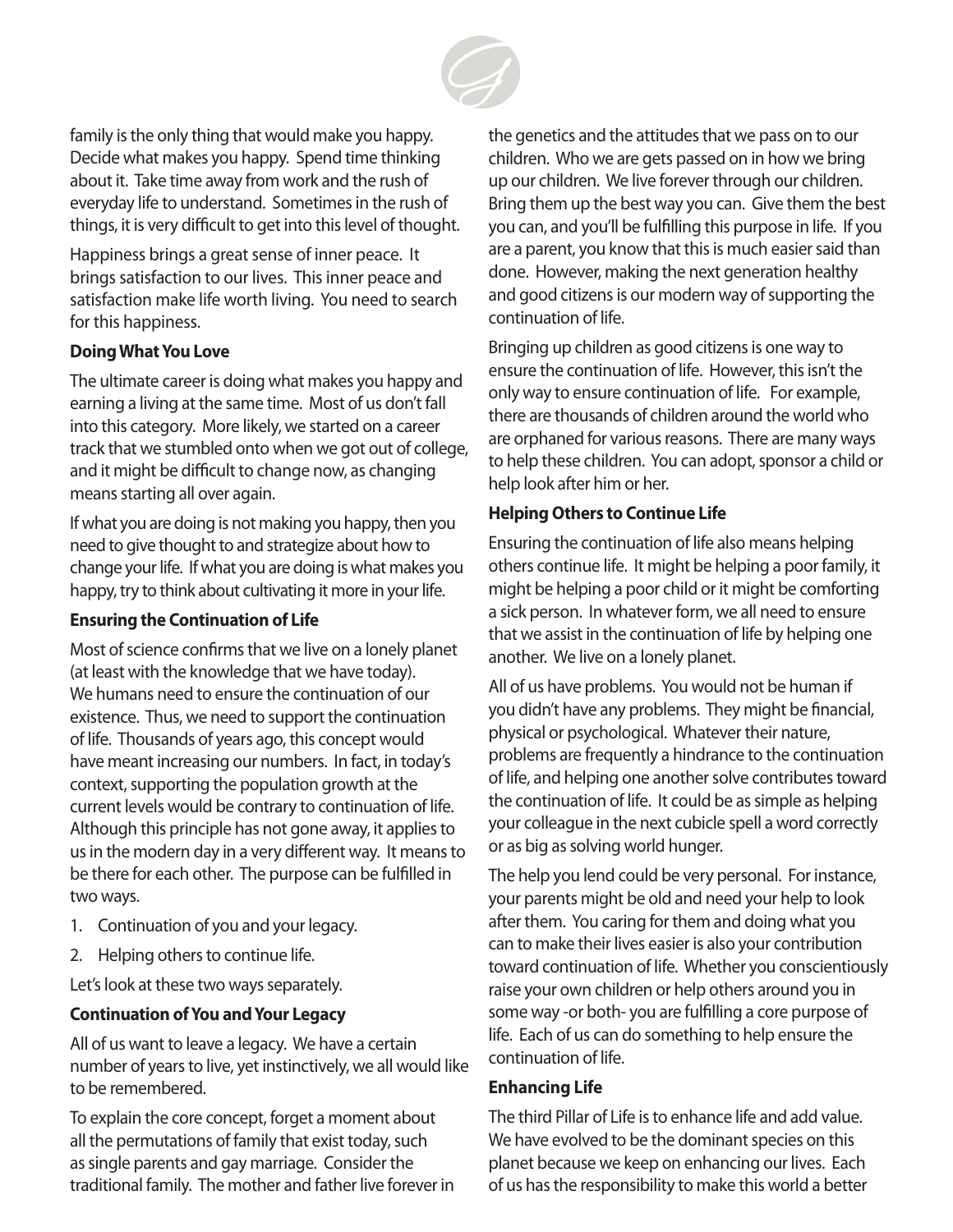

place. In essence, you need to add value to the world but you don't need to move mountains to do this.

Enhancing life is all about making this world a better place for you and for others. Everywhere we go and in everything we do, we have the opportunity to improve the people and places around us, to leave them in the same state we found them, or to make them worse. If we left every little thing that we touched in a better state than we originally found it, our world would be a dramatically better place. Essentially, we're adding value to the things in our midst.

Value can come in any form. It might be helping out in an orphanage or just folding an unfolded newspaper on the train that you found and read. Just imagine if all of us understood this concept and followed it. What a great place the world would be! Unfortunately, there are people who destroy life, which is very disheartening. Terrorism, for example, falls in the extreme end of this spectrum. But there are situations when destruction of life happens in very subtle ways. Corruption diverts resources from systems that support life for a country's people. Opposing the people responsible in those situations could be another way of enhancing life.

Each of us can help to enhance life, and we can do it in our own small way. It might be giving a dollar to help someone in need or offering some comforting words to someone facing a difficult challenge. Enhancing life doesn't have to be directed to a stranger. It can be your wife, husband or child. Surely, we're already enhancing the lives of our loved ones, but we all can do a better job at it. Everything we do helps builds the big picture. What we do helps build a better world today and tomorrow.

Every grain of sand is needed to build a world. What if all the grains of sand say, "We are going our own way."? Would we have a world? Each of us has a small part to play in the big picture. Enhancing life in our own little way helps in the overall scheme of things in this world.

Not only can all of us do it, but we can also do it anywhere we want. It can be at work. You can leave your workplace in better shape than when you started. You could improve something that you have inherited from someone else. That's just one example. I'm sure you could come up with many creative ways to enhance life for others.

#### **Putting Your Purpose in Action**

Mission and strategy are closely connected. You cannot have one without the other. Though it is important to have a purpose, it's only a fancy statement until you do something about it.

Most corporations have visions and purposes, but they rarely do anything with them. Employees come to work and go back home without much motivation. Their mission statements are merely lip service.

Apply this concept to your personal life; if you have a mission and a purpose, you need to believe in it and execute it. If you have a purpose but don't do anything about it, you might as well not have a purpose. If, after years of soul searching, you learn the true purpose of your life, you need to act on this purpose.

And in order to act on your purpose, you need a strategy. Strategy allows you to connect high-level dreams with actionable plans. Strategy takes this purpose and divides it into actionable plans. It then helps you take these plans and further organize them into actionable projects you can work on daily.

To give you a couple of examples of how to bring your purpose to action, let's look at a charitable organization whose mission is to help hungry children in developing countries. It's a small organization that carries out its mission through specific projects. It has two types of projects:

- 1. Fund-raising projects to obtain the funds required for second type of project.
- 2. Charitable projects that distribute the collected funds to the needy.

The charity might have two fundraising projects under the first category that aim to generate \$2 million through various fundraising activities in the current year. Each project would have its separate strategy. Furthermore, the organization might have two charitable projects, one in Sri Lanka and another in Uganda. Each project would have its strategy for assisting children in each country.

Similarly, a man who has a mission to aid others through his knowledge might execute that vision in the following ways:

1. Running day-to-day life: You cannot execute your purpose if you don't have a means to live. This class